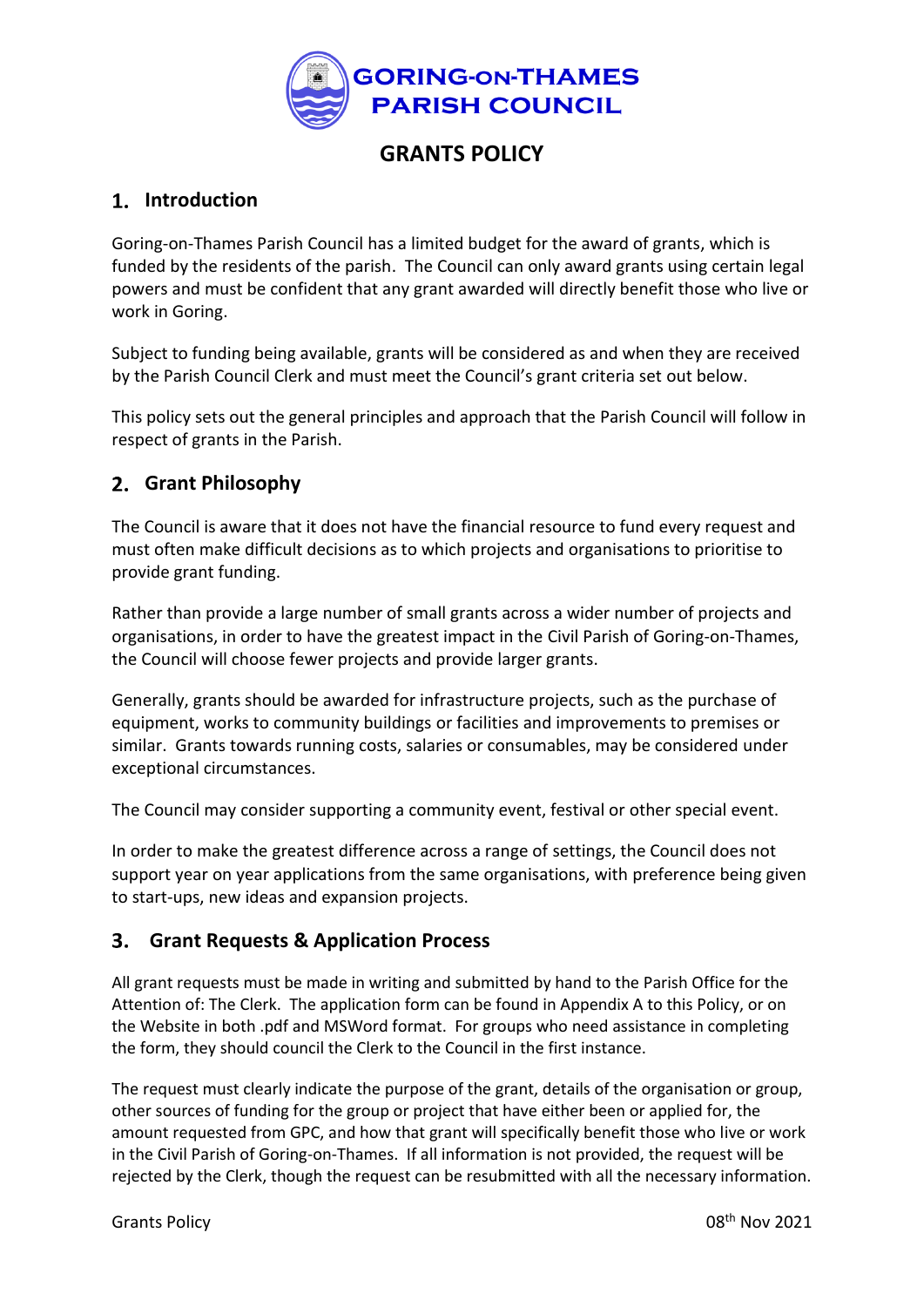

When the Clerk to the Council determines the request meets the grant criteria, they will then present the qualifying grant request for consideration at a full Parish Council meeting for consideration.

## **Grant Assessment**

Grants will be awarded to voluntary groups and societies, clubs, not-for-profit organisations, service or charities operating in the Goring-on-Thames Parish area where the benefit will be specifically for this area. This list is not exclusive and may be amended at the Council's discretion to the specific needs of the Grant being considered.

The Council will determine the request by considering:

- Whether the group/project has followed our grants process and meets the requirements.
- How well the grant will meet the needs of the community, providing positive, impactful benefit to those who live and work in the Parish.
- Evidence of a well-managed group including previous experience and track record.
- Financial stability and viability of the group/project.
- How effectively the group will use the grant.
- Whether costs are appropriate and realistic.
- What the level of contributions has been, or will be, raised and supported locally
- Evidence that funding has been sought from other sources and the level of match funding available
- Evidence of compliance with previous grant award conditions.

The Parish Council will take into account any previous grant made to an organisation or group when considering a new application.

Organisations should not make a presumption that funding will continue on a year on year basis, where possible organisations should wait 3 years after receiving a grant before applying again.

## **Applications Which Will Not Be Considered**

Goring-on-Thames Parish Council will not consider funding applications relating to or from the following:

- Organisations that do not provide a service to the community in the Civil Parish of Goring-on-Thames.
- Individuals or appeals supporting an individual.
- General appeals.
- Statutory organisations or the direct replacement of statutory funding.
- Political groups or activities promoting political beliefs.
- Religious groups where funding is to be used to promote religious beliefs.
- Arts & sports projects with no community or charitable element.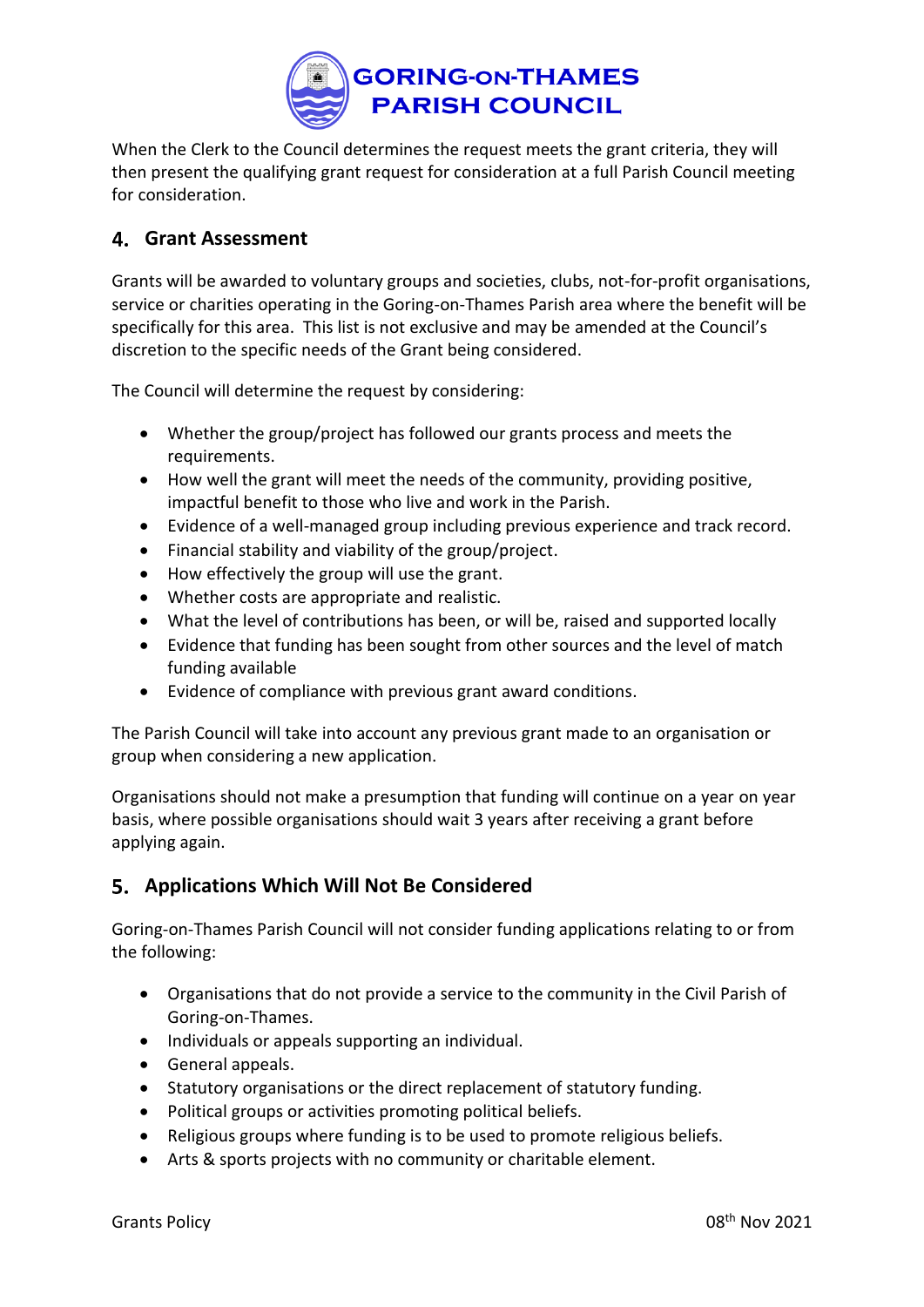

- Medical research, equipment, or treatment.
- Animal welfare.
- Projects that may take place before an application can be decided.
- Organisations that have a closed or restricted membership.
- Retrospective applications where the expenditure has been made, the project has been carried out or the event has taken place.
- Any commercial venture or for private gain.

Grants will not be awarded to individuals or to regional or national charities unless it is for a specific project in the Parish or where there will be obvious, specific benefit to the Council's area. Groups from outside the Parish who can demonstrate direct benefit to the area may request a grant, though priority will be given to local groups and organisations.

#### **Decisions**

All grants and their amounts are awarded at the Parish Council's discretion. Goring-on-Thames Parish Council's decision is final and there is no right of appeal.

Only one request for a grant will be considered from any group or organisation in any 12 month period.

All applicants will be notified of the Council's decision.

#### **Payments**

Grant payment will be made by Bank Transfer, to a bank account in the name of the organisation only. The Council reserves the right to request a copy of a recent bank statement as proof of the bank account details.

In exceptional circumstances, and only by special request, will the payment be made by cheque, name out in the name of the named organisation.

In no circumstances will a payment, be that BACS or cheque, be made to an individual.

#### **Monitoring and Reporting Requirements**

As a condition of receiving a grant from Goring-on-Thames Parish Council you are required to complete a short evaluation form, Appendix B to this Policy.

Groups are expected to provide Goring-on-Thames Parish Council with written evidence of what the money has been spent on and the benefit it has brought to the people of the Parish. Such evidence of how the money has been spent should include copies of invoices and receipts, plus attendance numbers, photos, press clippings, etc. where applicable. This information should be submitted within 1 month of the event/project end or by the end of February each year whichever is sooner, so that it can be reported at the Annual Meeting of the Council.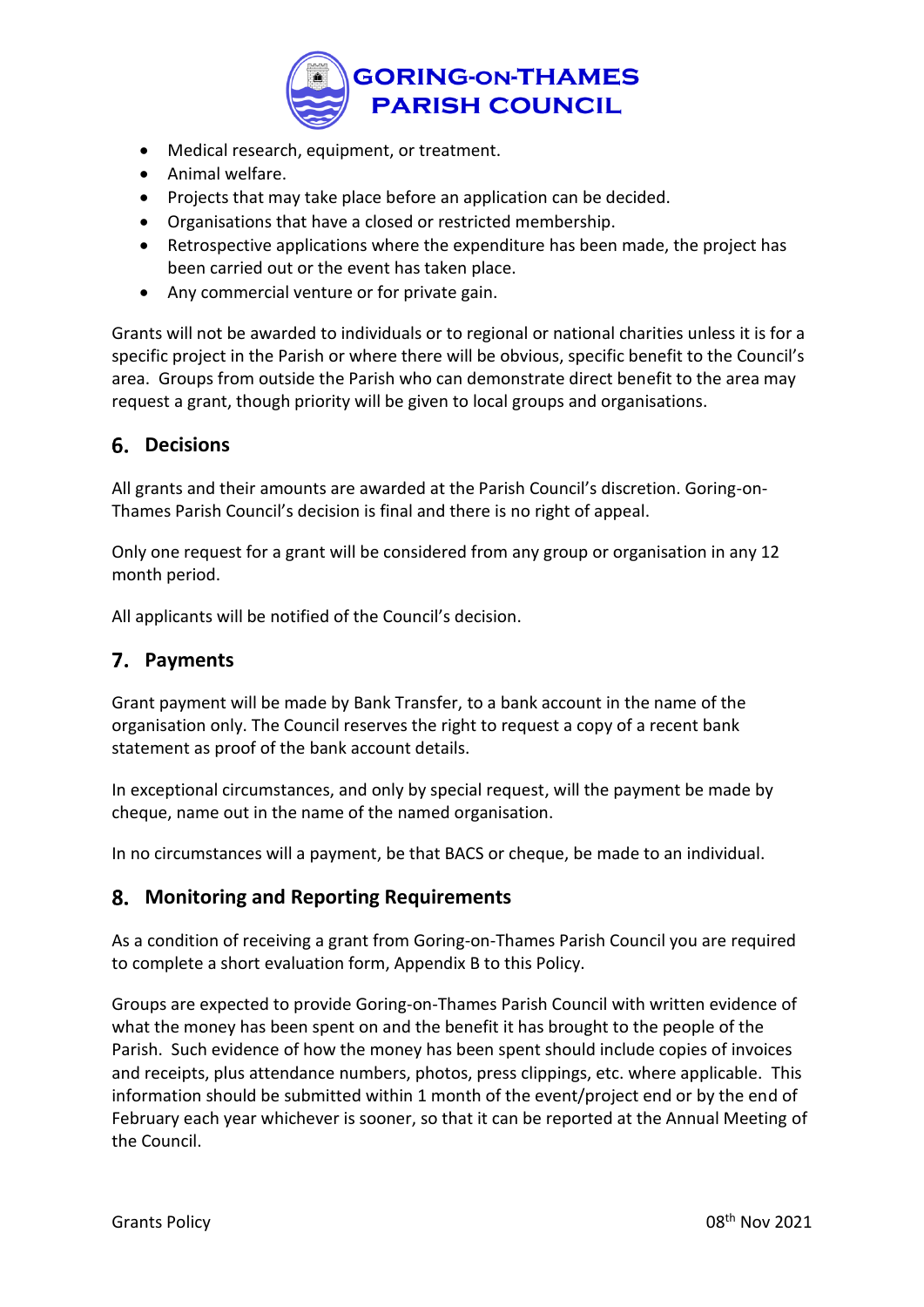

## **General Grant Conditions**

- The grant can only be used for the purpose stated in the application and the Council reserves the right to reclaim any grant not being used for the specified purpose of the application. However, if a group wishes to change the purpose of the grant they must seek approval by writing to the Council who will consider whether or not to approve the change.
- Applications for projects where the work has already been completed will not be considered.
- We will not support grants for the repayment of loans or cost of services, equipment, or provisions in anticipation of a grant.
- Small grants must be spent within 1 year of award. Any unspent monies left after this time must be returned.
- Organisations are responsible for ensuring that they are in compliance with all applicable legal and statutory requirements (including those relating to health and safety and equalities).
- Should for any reason the organisation disbands or the project is not completed the Council may ask for all or part of the monies to be paid back.
- Acknowledgement of the financial support received from the Council is required on documentation and any promotional material, including websites.
- In order to receive payment organisations/groups must have a bank account into which grants can be paid; payments will not be made to private individuals.
- Only one application per year will be accepted from any organisation.

Additional grant conditions may also be attached to any funding from Goring-on-Thames Parish Council and these will be set out in the award confirmation letter. Failure to comply with any conditions attached to a grant may result in the grant being required to be repaid or affect future grant assistance.

## **10. Review**

This document was approved for use at the meeting of the Parish Council on 08 November 2021, it shall be reviewed periodically, at least once per council term or if legislation dictates.

Signed: Dated: 08 November 2021

K Bulmer, Chairman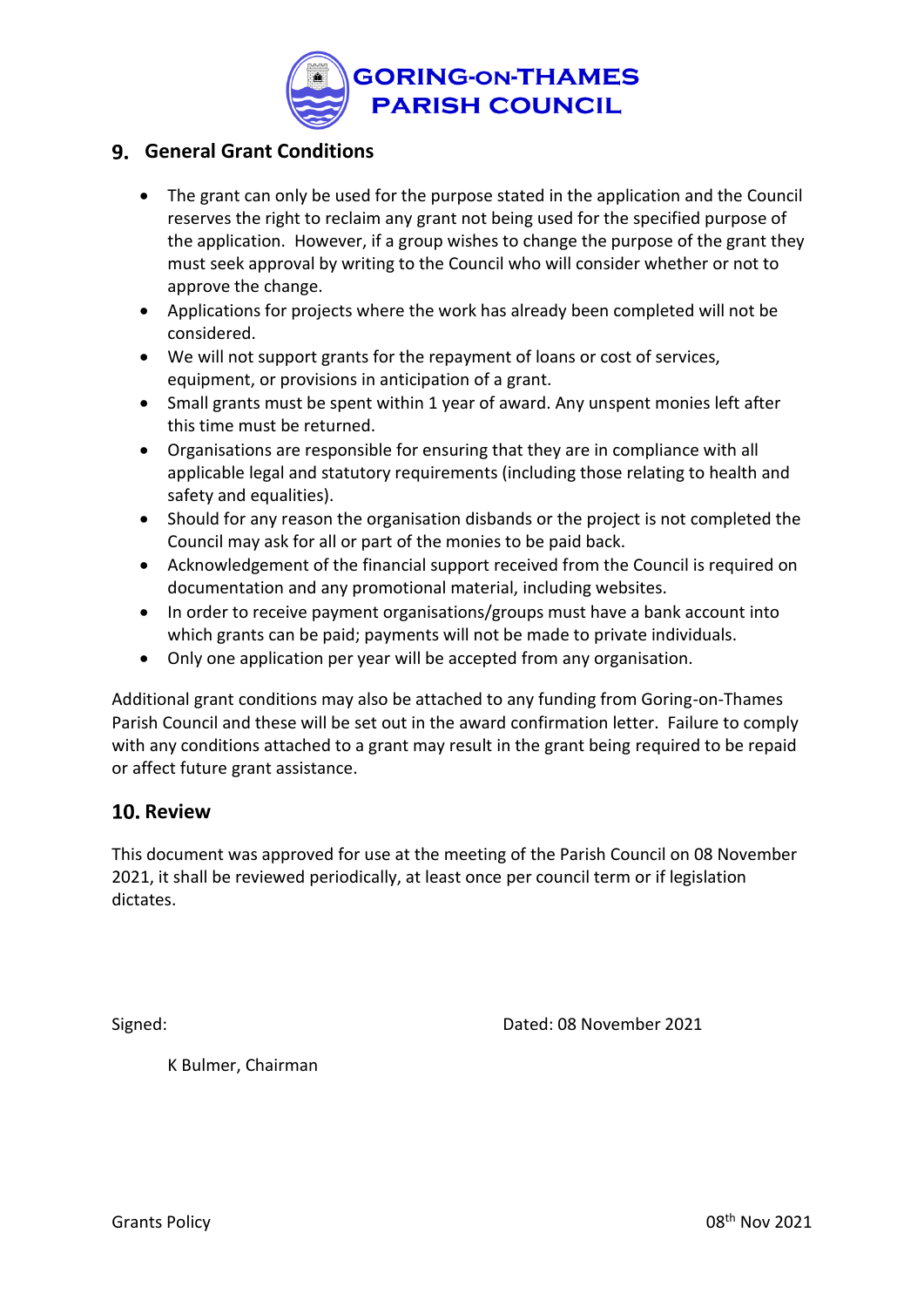

# **GRANT APPLICATION FORM**

Complete all sections. Contact the Clerk to the Council if you have any questions

| <b>Section A: The Organisation</b>                   |                                                                                              |
|------------------------------------------------------|----------------------------------------------------------------------------------------------|
| Name of Organisation                                 | Main Contact Name                                                                            |
|                                                      |                                                                                              |
| Contact e-mail Address                               | <b>Contact Phone Number</b>                                                                  |
|                                                      |                                                                                              |
| <b>Contact Address</b>                               |                                                                                              |
|                                                      |                                                                                              |
| Are you a newly formed group (less than 1 year)?     | How long has your group been operating?                                                      |
| Yes<br>No.                                           |                                                                                              |
| Do you have a voluntary management committee?        | Do you have a formal constitution?                                                           |
| Yes<br>No.                                           | Yes<br>No                                                                                    |
| Do you have an equal opportunities policy/statement? | Do you have an annual record of accounts?                                                    |
| <b>Yes</b><br>No                                     | Yes<br>No                                                                                    |
| Please describe your group's main activities:        | Please attach copy of most recent accounts and latest bank<br>statement to your application. |
|                                                      |                                                                                              |

#### **Section B: The Grant**

What is the Grant For?

Who will benefit from the grant if approved?

How will the Civil Parish of Goring-on-Thames benefit from the monies if the grant is awarded?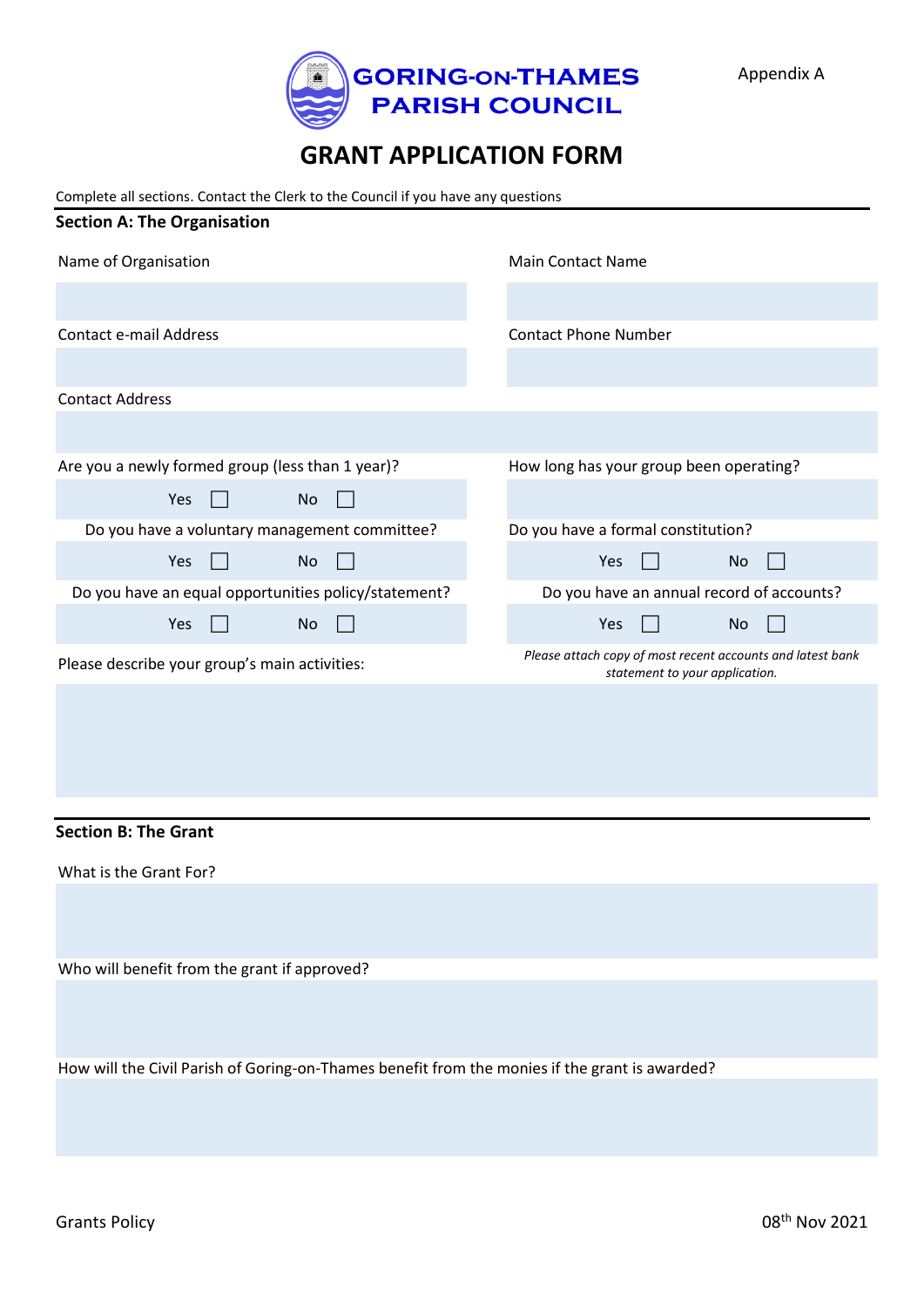

| How much are you applying for?                                                                     | How many people will benefit from the monies? |
|----------------------------------------------------------------------------------------------------|-----------------------------------------------|
|                                                                                                    |                                               |
| Have any other bodies been approached for grant funding in relation to this application / Project? |                                               |
| Yes<br>No.                                                                                         |                                               |
| If Yes, please provide details.                                                                    |                                               |
|                                                                                                    |                                               |

What will you do if you get less funding than you have asked for? Will all or part of the project still go ahead? Please tell us what could be achieved if you only receive part funding?

If successful your grant will be paid directly in to the bank account detailed on the bank statement given in support of Section A of this form, cheques will be provided in the name of the organisation on the bank statement only in exceptional circumstances. If you require a cheque, please detail why below.

Please provide a full breakdown of the project costs and how they will be funded:

| Item                       | Cost | <b>Funded From</b> |
|----------------------------|------|--------------------|
|                            |      |                    |
|                            |      |                    |
|                            |      |                    |
|                            |      |                    |
|                            |      |                    |
|                            |      |                    |
|                            |      |                    |
|                            |      |                    |
|                            |      |                    |
|                            |      |                    |
| <b>Total Project Cost:</b> |      |                    |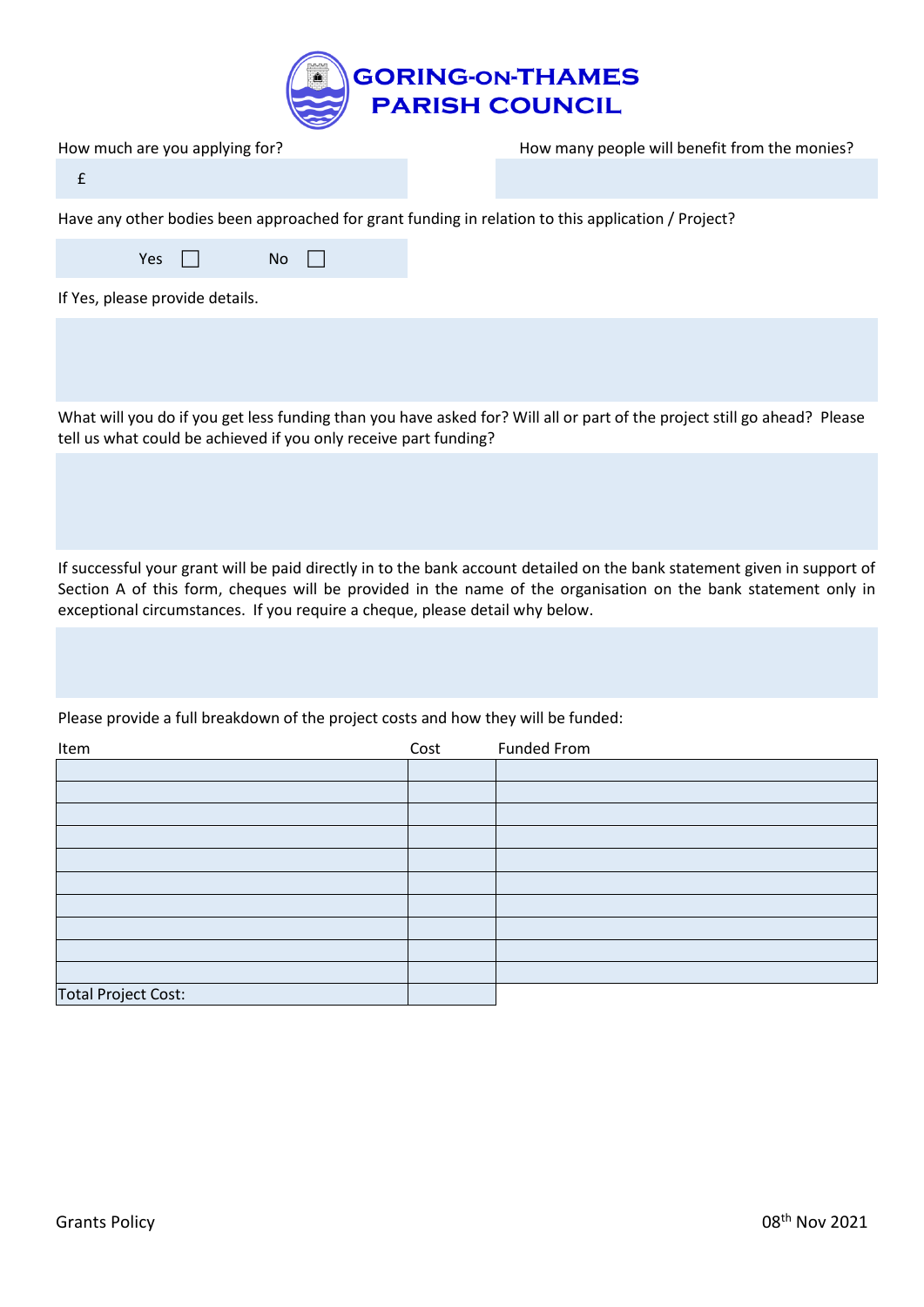

#### **Section C: The Terms and Conditions**

By signing this Grant Application, you are agreeing to the following:

- You are an official representative of your group and are authorised to apply for funding on their behalf.
- Your details can be held with Goring-on-Thames Parish Council in accordance with the Data Protection Act to administer the grants process.
- The information provided in this application is a fair and accurate description of your group and the project for which you are seeking funding. Misleading or inaccurate information may result in your application being rejected. Late application or failure to complete any section of the application form may result in your application being delayed or rejected.
- Information about your group and your project may be made available as part of Goring-on-Thames Parish Councils decision making system. Personal contact details and bank details will not be made public.
- You have given due regard to health and safety considerations and have controls in place to eliminate or reduce risk exposure.
- You will provide Goring-on-Thames Parish Council with any information they request to enable them to assess your application. This may include (but is not restricted to) a copy of your constitution, accounts or bank statements, equal opportunities policy, insurance and relevant health & safety policies.
- You will provide Goring-on-Thames Parish Council with any evidence or monitoring information they request to ensure that any grant awarded has been spent in accordance with this application and any other terms and conditions.
- Grant funding may be subject to additional terms and conditions, which will be made available to you if your application is successful

**I confirm that the information given in this application is a fair and accurate description of our group and our proposed project.** 

#### **I am authorised to apply for funding on behalf of the group and agree to abide by the terms and conditions of the grants process.**

| Name      | Position in Organisation |
|-----------|--------------------------|
|           |                          |
| Signature | Date                     |
|           |                          |
|           |                          |

This completed application forms, copy of your financial accounts, bank statement and any other supporting documents should be returned to:

Attention: The Clerk, Goring-on-Thames Parish Council, Gardiner Pavilion, Upper Red Cross Road, Goring, RG8 9BD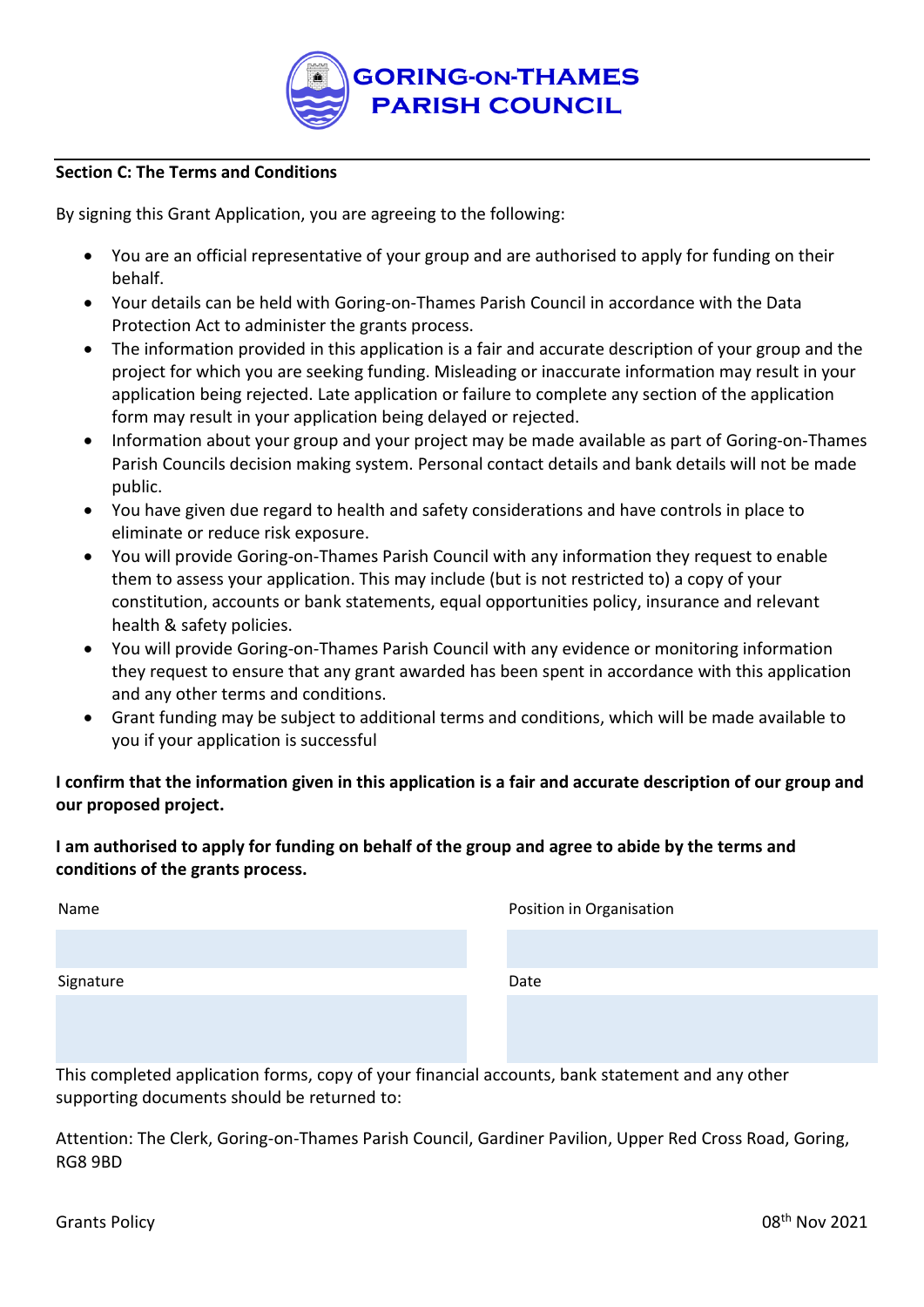

# **GRANT EVALUATION FORM**

Complete all sections. Contact the Clerk to the Council if you have any questions

| Name of Organisation                                                                 | Year of Award                            |
|--------------------------------------------------------------------------------------|------------------------------------------|
|                                                                                      |                                          |
| How much funding did you receive?                                                    | Did you spend the entire amount awarded? |
| £                                                                                    | Yes<br>No                                |
| If No, please explain why the full amount was not spent and detail how much remains? |                                          |
|                                                                                      |                                          |
| What did you use the grant monies for?                                               |                                          |
|                                                                                      |                                          |

#### **Section B: Evaluation**

**Section A: The Grant**

What difference has the funding made in the locality/community? Please include information about the number of people in Goring who participated and/or benefited from the grant.

How did your group measure these benefits?

Did you come across any problems in the delivery of your projects, and give reasons.

Please use this space to make any other comments which will help us improve the grants process/programme